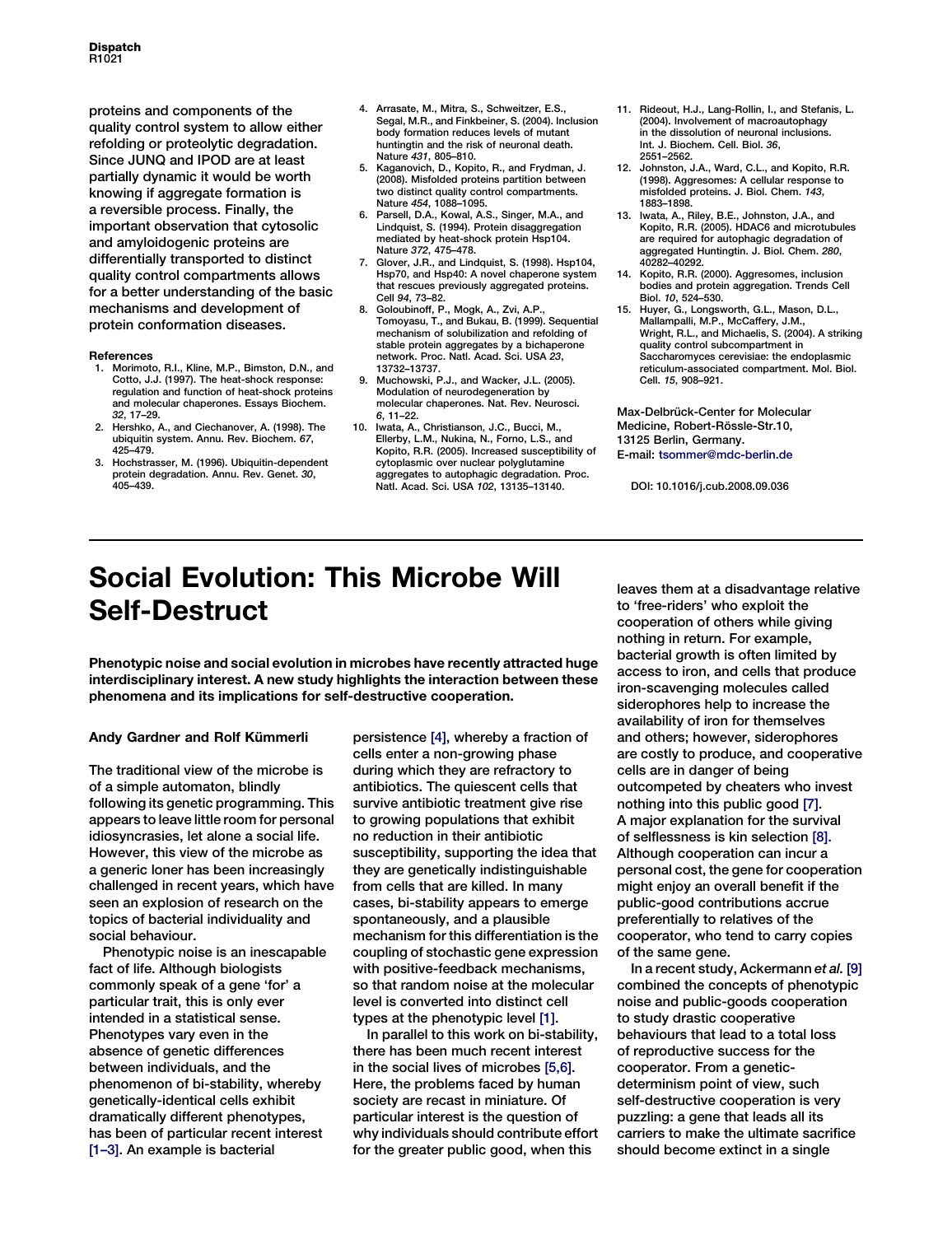

Figure 1. Evolutionary scenarios for two generations in populations of bacteria that carry the gene for self-destructive cooperation (green cells) and bacteria that do not (red cells). (A) Without phenotypic noise, all carriers of the cooperation gene self-destruct thereby releasing a public good (blue dots), and cooperation becomes extinct in a single generation. (B) With phenotypic noise, not all of the carriers of the cooperative gene self-destruct, so that cooperation can persist, and even be selectively favoured by kin selection, as bacteria grow to higher density in the vicinity where self-destructive cooperation happened.

generation. Yet, such feats of cooperation do occur in microbial populations. In Streptococcus pneumoniae infections, some bacterial cells release a toxin called pneumolysin by self-destructive bursting, which promotes the invasion of the lung by cells that refrain from this extreme behaviour. As a solution to this problem, Ackermann et al. [\[9\]](#page-2-0) propose that phenotypic noise ensures that only a certain proportion of carriers of the cooperation gene will exhibit self-destructive behaviour. This bi-stability ensures that there will be carriers of the cooperation gene among the beneficiaries of the public good, and hence the suicidal act could be favoured by kin selection (Figure 1).

As with many compelling evolutionary arguments, this idea has its roots in The Origin of Species [\[10\],](#page-2-0) in a passage in which Charles Darwin tackled the problem of sterile workers in social-insect colonies. Darwin noted that, although workers do not enjoy any personal reproduction, their behaviour in the colony is beneficial to family members who are fertile, and he suggested that these reproductives carry an unexpressed tendency for the sterile condition, and pass it to their offspring, ensuring the presence

of workers in future generations. This has since been verified: genetically identical eggs can develop either as reproductives or as workers, depending on extrinsic factors [\[11\].](#page-2-0) Darwin's hypothesis laid the initial foundations of kin-selection theory that was to be developed thoroughly by William Hamilton [\[8\]](#page-2-0) more than a century later. Later still, Brian Charlesworth [\[12,13\]](#page-2-0) returned to the particular problem of self-destructive cooperation in social insects, providing an exact population-genetic analysis which confirmed that altruism evolves more readily if the probability of gene expression is lowered. Charlesworth showed that selection often favours a reduced phenotypic penetrance of the gene, while also increasing the level of altruism exhibited by those who do express it, leading ultimately to a sterile caste that is genetically indistinguishable from the colony's reproductives.

Ackermann et al. [\[9\]](#page-2-0) have developed this theory of self-destruction for special application to microbes. Their mathematical model describes bacterial social neighbourhoods within which cells are genetically related due to recent coancestry and it confirms that, while an obligately expressed

gene for self-destructive behaviour can never be favoured, kin selection does favour those genetic lineages in which only a fraction of cells express extreme cooperation. The greater the degree of relatedness, and the larger the benefit to the other cells in the neighbourhood, the higher the predisposition for suicidal cooperation will be. The researchers then tested the three main assumptions of their model, using Salmonella typhimurium infections in mice. These bacteria induce an inflammatory response in the gut tissue mediated by a fraction of bacteria producing virulence factors, mainly through type-III secretion systems (TTSS) and through flagella gene expression, which serves to eradicate resident microflora, and hence facilitates their own successful establishment in the gut lumen [\[14,15\]](#page-2-0).

TTSS expression and its associated invasion of the gut tissue appears to be very costly for the invading cells but provides a benefit for the infection as a whole. Ackermann et al. [\[9\]](#page-2-0) confirmed first, there is phenotypic variability in TTSS expression in clonal populations of S. typhimurium; second, that TTSS expression is required for invasion of host tissue, and is correlated with inflammation; and third, that a high proportion of TTSS-expressing cells are killed by host defences. Thus, TTSS-mediated invasion of the gut tissue is essentially a suicidal trait that appears to be favoured because it provides a public good that is enjoyed by the altruistic cell's close kin.

This work highlights a useful synergy between the topics of phenotypic noise and social evolution in microbes, and provides further support for the view that these phenomena are of medical and veterinary importance. On the particular issue of self-destructive cooperation, however, some basic issues remain unresolved. While genetic relatedness is undoubtedly important in explaining suicidal cooperation, it is not the whole solution. Population processes that generate relatedness between neighbours (such as limited mixing of individuals between social groups) can intensify competition between social partners, negating the benefits of cooperation [\[16\].](#page-2-0) Hence, a proper understanding of microbial ecology will be crucial in resolving this problem. Also, while there has been a tendency